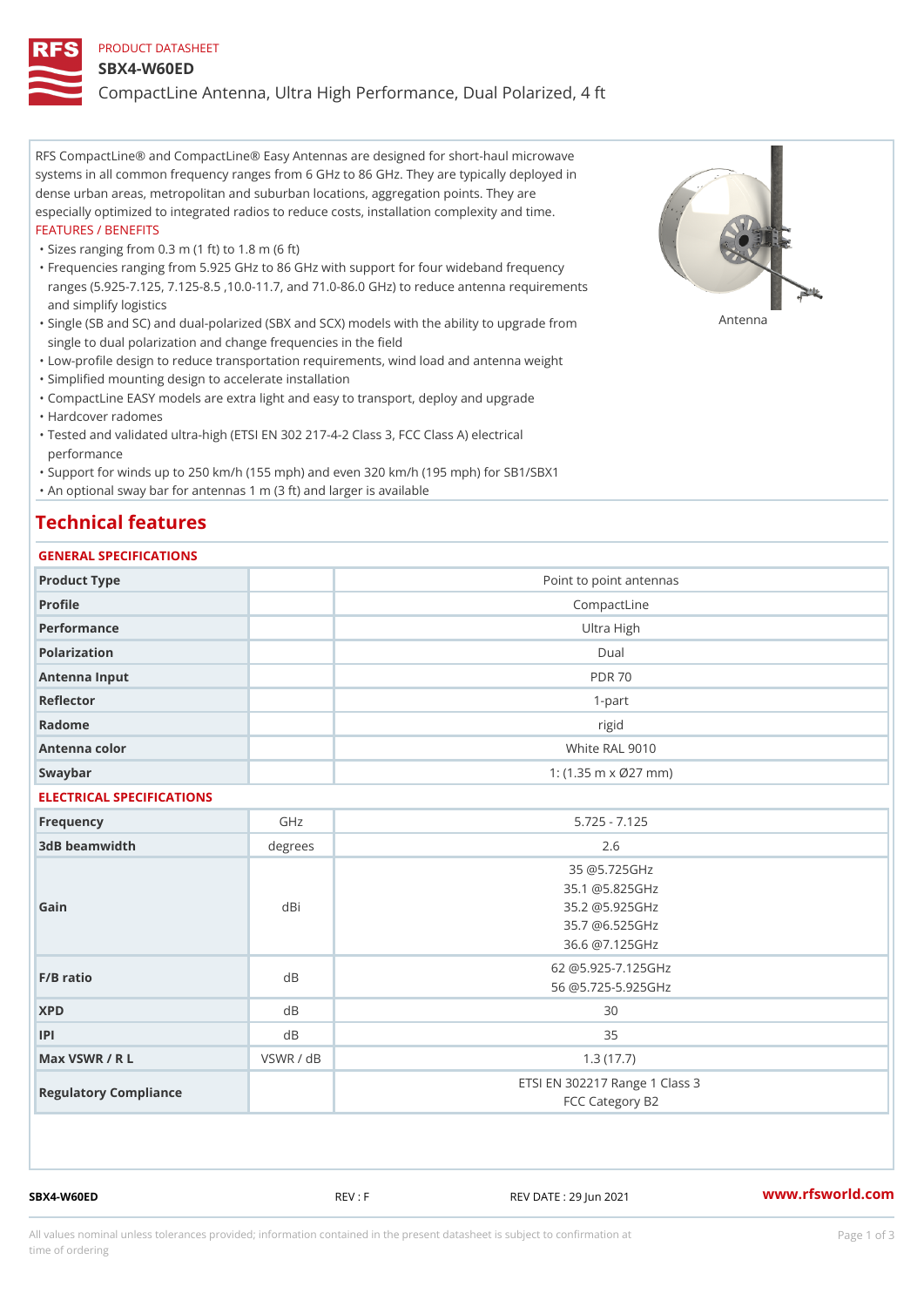## PRODUCT DATASHEET

### SBX4-W60ED

CompactLine Antenna, Ultra High Performance, Dual Polarized, 4 ft

| MECHANICAL SPECIFICATIONS                           |              |              |                                                   |  |
|-----------------------------------------------------|--------------|--------------|---------------------------------------------------|--|
| Diameter                                            |              | ft $(m)$     | 4(1.2)                                            |  |
| Elevation Adjustment                                |              | degrees      | ± 15                                              |  |
| Azimuth Adjustment                                  |              | degrees      | ± 15                                              |  |
| Polarization Adjustment                             |              | degrees      | ± 5                                               |  |
| Mounting Pipe Diameter<br>minimum                   |              | $mm$ (in)    | 114(4.5)                                          |  |
| Mounting Pipe Diameter<br>maximum                   |              | $mm$ (in)    | 114(4.5)                                          |  |
| Approximate Weight                                  |              | kg (lb)      | 30(66)                                            |  |
| Survival Windspeed                                  |              | $km/h$ (mph) | 200 (125)                                         |  |
| Operational Windspeed                               |              | $km/h$ (mph) | 200 (125)                                         |  |
| <b>STRUCTURE</b>                                    |              |              |                                                   |  |
| Radome Material                                     |              |              | rigid                                             |  |
| FURTHER ACCESSORIES                                 |              |              |                                                   |  |
| optional Swaybar                                    |              |              | 1: SMA-SK-4 (1.35 m x Ø33 mm)                     |  |
| Further Accessories                                 |              |              | SMA-SKO-UNIVERSAL : Universal sway bar fixation l |  |
| MOUNTOUTLINE                                        |              |              |                                                   |  |
| $Dimension_A$                                       | m m<br>(in)  |              | 1262(49.7)                                        |  |
| $Dimension_B$                                       | m m<br>(i n) |              | 608 (23.9)                                        |  |
| $Dimension_C$                                       | m m<br>(i n) |              | 270 (10.6)                                        |  |
| $Dim_D -$<br>$114$ m m $(4.5$ _ ir $)$ $R$ ii p $e$ | m m          |              | 358 (14.1)                                        |  |
| $Dimension$ = E                                     | m m<br>(in)  |              | 59(2.3)                                           |  |
| $Dimension_F$                                       | m m<br>(in)  |              | 230(9.1)                                          |  |
| $Diminension_G$                                     | m m<br>(in)  |              | 186(7.3)                                          |  |

SBX4-W60ED REV : F REV : REV DATE : 29 Jun 2021 WWW.rfsworld.com

All values nominal unless tolerances provided; information contained in the present datasheet is subject to Pcapgelio an atio time of ordering